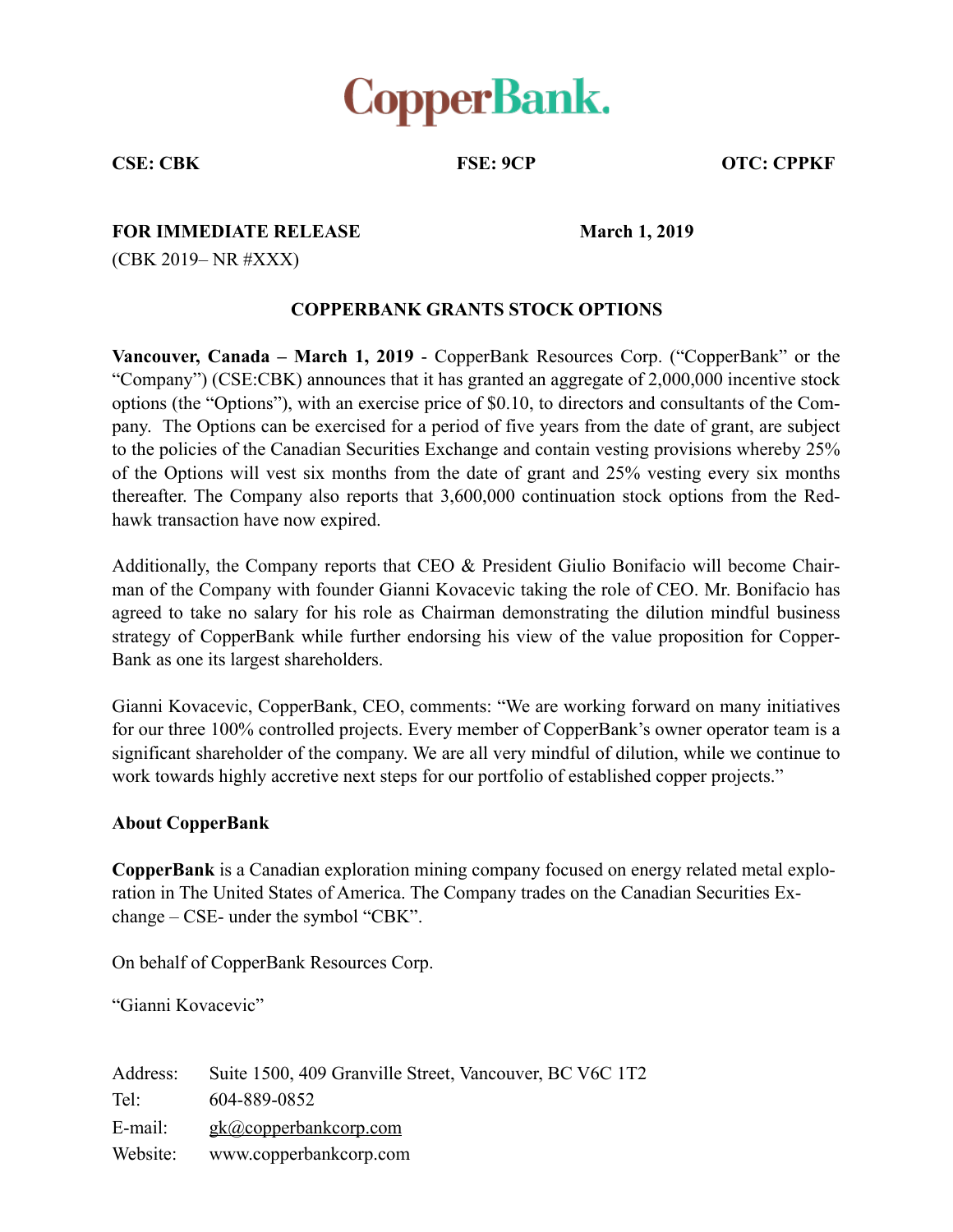*Certain information in this release constitutes forward looking statements or information ("forward-looking statements") under applicable securities laws and necessarily involves risks and uncertainties. Forward-looking statements included herein are made as of the date of this news release and, except as required by applicable law, CopperBank does not undertake any obligation to update or revise any of the forward-looking statements, whether as a result of new information, future events or otherwise. The forward-looking statements contained in this document are expressly qualified by this cautionary statement. Forward-looking statements relate to future events or future performance and reflect management of CopperBank's expectations or beliefs regarding future events. In certain cases, forward-looking statements can be identified by the use of words such as "plans", or "believes", or variations of such words and phrases or statements that certain actions, events or results "may", "could", "would", "might" or "will be taken", "occur" or "be achieved" or the negative of these terms or comparable terminology. Examples of forward-looking statements in this news release include, but are not limited to, statements with respect to the Company's ongoing review of its existing portfolio, the involvement of CopperBank in any potential divestiture, spin-out, partnership or other transactions involving the Company's portfolio assets, and the ability of the Company to complete any such transactions, the ability of CopperBank to enter into transactions that will ultimately enhance shareholder value, and potential future work or activities in respect of the Pyramid project or the Contact project. Although CopperBank believes that the expectations reflected in the forward-looking statements are reasonable, forward-looking statements have been based on factors and assumptions concerning future events which may prove to be inaccurate. Those factors and assumptions are based upon currently available information available to CopperBank. Forward-looking statements are based, in part, on assumptions and factors that may change or prove to be incorrect, thus causing actual results, performance or achievements to be materially different from those expressed or implied by forward-looking information. Such factors and assumptions include, but are not limited to, the Company's ability to identify and complete one or more transactions involving the Company's portfolio assets that enhance shareholder value as part of management's ongoing review of strategic alternatives in the current market conditions. By their very nature, forward-looking statements involve known and unknown risks, uncertainties and other factors which may cause the actual results, performance or achievements to be materially different from any future results, performance or achievements expressed or implied by forward-looking statements. Such factors include, but are not limited to, the risk that the Company will not be able to identify and complete one or more transactions involving the Company's portfolio assets that enhance shareholder value as part of management's ongoing review of strategic alternatives in the current market conditions. Although CopperBank has attempted to identify important factors that could cause actual actions, events or results to differ materially from forward-looking statements, there may be other factors that cause actions, events or results not to be as anticipated, estimated or intended. There can be no assurance that forward-looking statements will prove to be accurate, as actual results and future events could differ materially from those anticipated by such forward-looking statements. Accordingly, readers should not place undue reliance on for-*